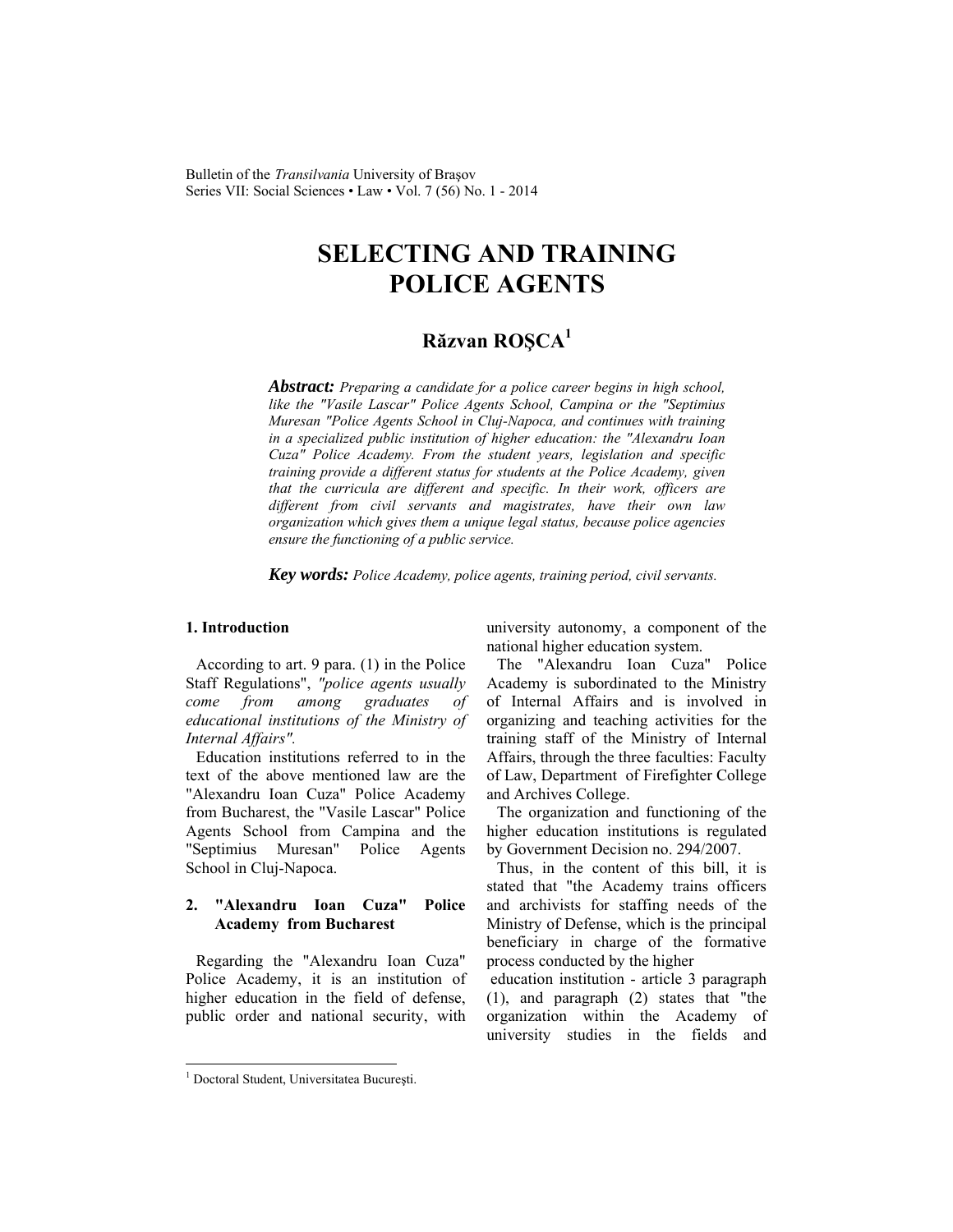specializations proposed by The Ministry of Defence and approved according to the law ensures the identity of professions of police agent, border police, court policeman, fireman and archivist, including in terms of the training necessary to the personnel."

The General Inspectorate of Romanian Police, through the Human Resources Management evaluates staffing needs within the territorial units, this data being submitted annually to the Ministry of Internal Affairs to determine the number of vacancies that should be opened at the Police Academy.

## **3. The competition for admission at the "Alexandru Ioan Cuza" Police Academy from Bucharest**

To participate in the competition for admission at the "Alexandru Ioan Cuza" Police Academy, the candidates must meet the following legal requirements:

a) to have Romanian citizenship and residence in Romania;

b) to know written and spoken Romanian;

c) to have full legal capacity;

d) to be declared "fit" from the physical and psychological points of view (evaluations are conducted by the structures of the Ministry of Internal Affairs);

e) to be aged minimum 18 years or to turn this age during the year in which the competition is held;

f) to be high school graduates with a baccalaureate degree;

g) to have a proper behaviour, in conformity with the rules of conduct admitted and put into practice in society;

h) not to have a criminal record or to be under criminal investigation or trial for offenses unless rehabilitation occurred;

i) not to have been dismissed from a public position in the past seven years;

j) not to have carried out political police activities, as defined by law;

k) they are aware of the provisions of art. 10 para. 3 of Law 360/2003 on the Police Regulations, subsequently modified and amended;

l) meet *specific criteria in order to occupy a public position with a special status following a contest as hereunder:*

- to be up to 27 years old in the year of the competition for admission to the initial training as police or military officer;
- to have obtained during high school the overall average mark of at least 8;
- not to have been expelled for misconduct from an educational institution;
- have a minimum height of 1.70 m men and 1.65 m women.

Police Regulations provide that *"the candidates who have passed the entrance examination in the educational institutions of the Ministry of Internal Affairs, as well as people to be employed directly in the police force should not be members of any political party or political organization.*"

Candidates to be declared admitted after passing the entrance exam will have a special status for the students preparing for professions that do not enjoy special status.

The students of the Police Academy are compelled to follow a strict regime of training.

This is required, in addition to proper academic preparation and specialized training aiming to prepare the student to exercise the job of police officer (shooting with different types of weapons, military tactics, sports training, etc).

Students from the Police Academy benefit from free accommodation, food, equipment and settlement of travel expenses on holidays during their studies.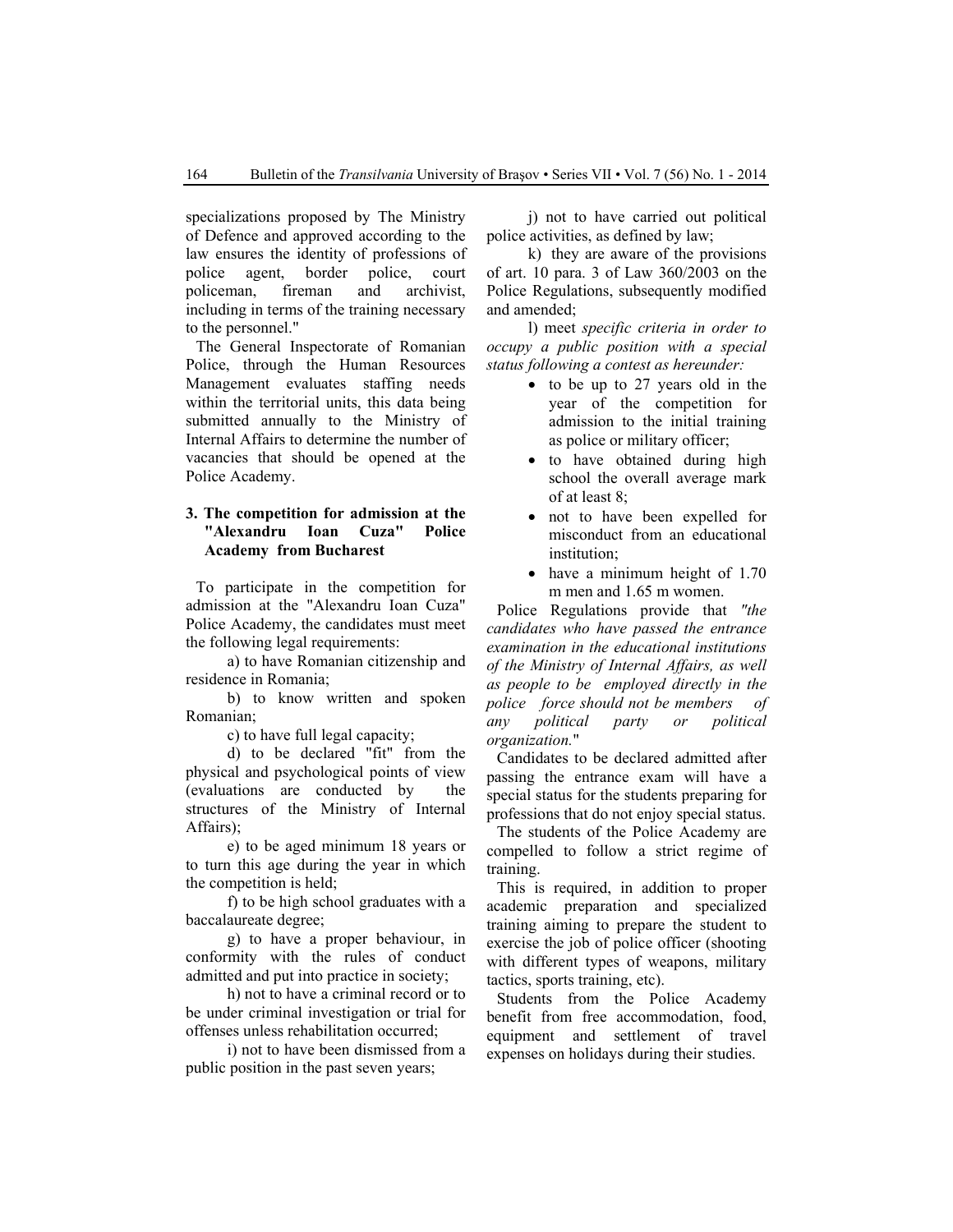For this, according to art. 17 para. (1) GD. 294/2007 "At the beginning of undergraduate studies, students of the Academy, except those from the Department of Archives, enter into an agreement with the Ministry of Defense, according to the normative documents in force, through which they undertake, after graduating from the Academy, to carry on working for 10 years in the Ministry of Defence and, as appropriate, in other similar structures, depending on the needs of the ministry. "

Further on, para. (2) provides that *"police officers may come from among graduate police officers, with a diploma or degree, from higher education institutions of the Ministry of Internal Affairs providing full time or part time courses, or from other higher education institutions with a profile corresponding the specialties necessary to the police, established by the Minister of Internal Affairs.* "

Another modality of embracing the police profession is provided in paragraph (3) which states that *"for certain positions specialists with appropriate education, meeting the job requirements and the legal conditions may be assigned."*

When adopting this provision the legislature, just like in the other European countries, tried to cover the situation where schools that are part of the Internal Affairs Ministry cannot prepare certain categories of specialists and for the proper course of specific activities carried out by these individuals, specialized training is required.

It is the case of IT specialists, chemists (within the laboratories for the analysis of narcotic substances, of the engineers in the Forensic Institute), authorized translators (from the specific services that give effect to interception authorizations), etc.

This provision, however, only contains general terms "(...) *that meet the legal requirements,"* which allowed the hiring of certain "specialists" more or less trained in the position they were employed for.

Basically, this article of the Regulations has allowed employment in the police structures of very many people who have sought only to be employed in this structure so that later, after obtaining the necessary ranks or achieve a certain period of placement, to be employed in positions that they actually sought to occupy (generally non-operational functions or functions within certain services for which certain additional material benefits are provided), these functions being subsequently occupied by officers trained in educational institutions of the Ministry of Internal Affairs.

For these reasons I consider that *de lege ferenda,* the provisions included in this article must be fulfilled, in the sense of establishing the exact requirements that the future applicant must meet, as well as filling these positions for at least a certain period of time.

The incumbency of keeping the position occupied for a longer period of time will deter those who are considering occupying certain positions.

From the above it can be seen that in order to acquire the position of police agent, special training is required, imposed by the specificity of this profession.

Thus, within the educational institutions belonging to the Ministry of Internal Affairs, in addition to the legal training of future police officers, special emphasis is placed on specialized training.

This requires familiarization of the future police agents with the specificity of this activity, this being accomplished through a series of specific disciplines (eg. Police tactics and theory; The fundamentals of informational activity, shooting sessions with different types of weapons, the development of scenarios of armed conflict, etc).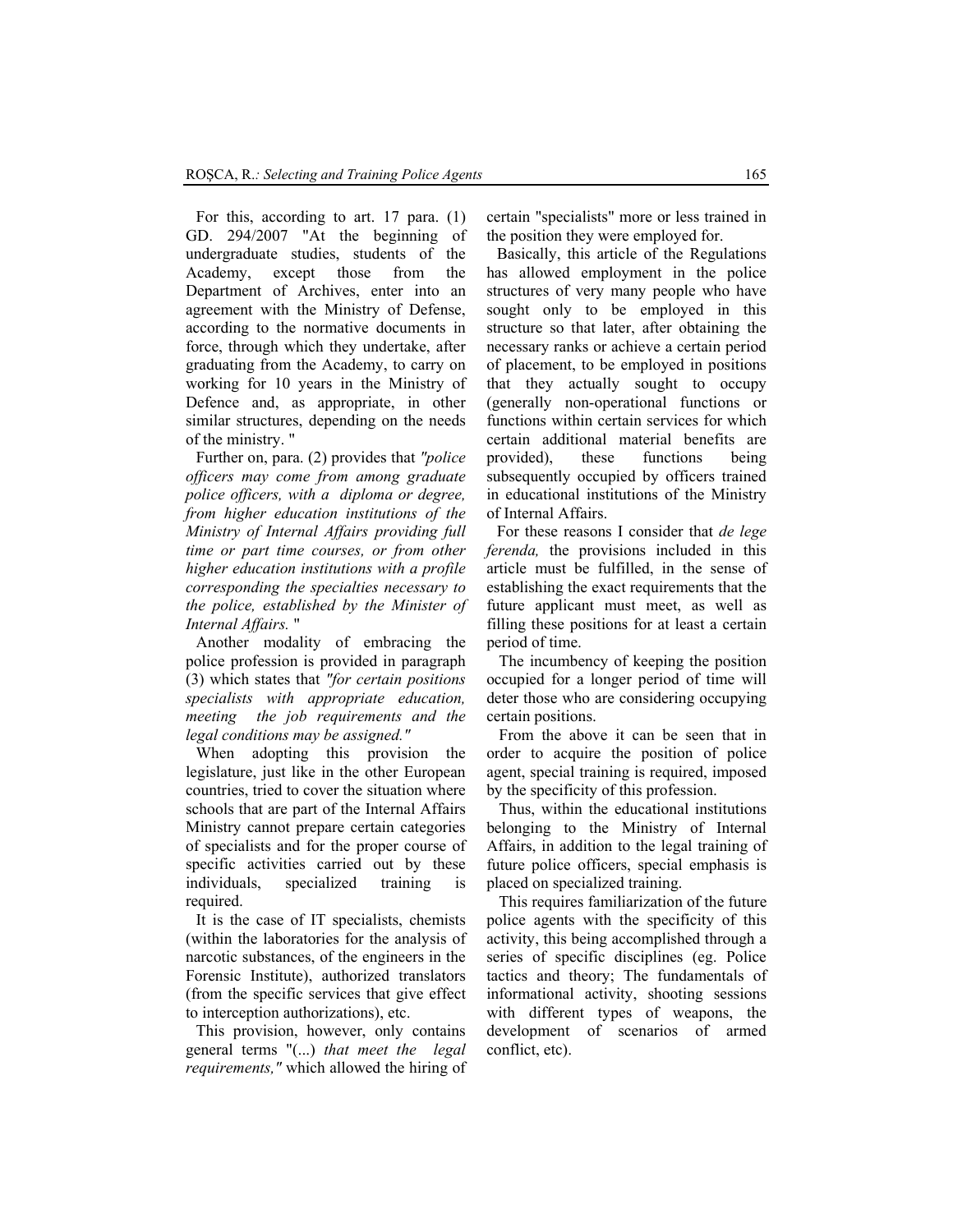Particular attention shall be paid to the physical training of future police officers, in the process, in addition to developing physical qualities, the training in terms of fighting techniques aimed at removing any threat to the physical integrity being also taken into account.

Unlike the police, in case of public positions for which the legislature has not deemed necessary to adopt special status, they can be filled by any Roman citizen who satisfies the conditions laid down by law.

Thus, art. 54 of Law no. 188/1999 establishes that "the person who meets the following conditions can occupy a public position:

- a) has Romanian citizenship and residence in Romania;
- b) knows written and spoken Romanian;
- c) is aged no less than 18 years;
- d) has full legal capacity;
- e) has an appropriate health condition for a public office, certified by a medical examination;
- f) meets the statutory education for the public position;
- g) meets specific conditions for occupying a public office;
- h) has not been convicted of a crime against humanity, against the State or against authority, his/her job or in connection with the job, which prevents the administration of justice, false or of corruption or of intentional offenses which would make him/her incompatible with the public office, except the situation in which she / he was rehabilitated;
- i) was not dismissed from a public office or his/her employment contract has not been terminated for disciplinary reasons in the past seven years;
- j) she/he did not conduct any political activity as defined by law. "

As it may be noticed, in the civil servants' case for whom no special status is provided, their recruitment is done on the basis of general criteria, applicable to all officers, without any provisions regarding completion of several special training stages.

Additional provisions regarding the recruitment of future police officers are contained in art. 10 para. (1) of Law no. 360/2002, which stipulates that "to admission examinations in the educational institutions of the Ministry of Internal Affairs and to direct employment of specialists, any person

has access, regardless of race, nationality, sex, religion, wealth or social origin, who meets besides legal general requirements for civil servants, the following special conditions:

- a) to be capable both physically and mentally;
- b) not to have a criminal record or not to be under criminal investigation or trial for offenses;
- c) to behave according to the requirements of conduct accepted and practiced in society. "

Another additional provision with respect to officers is set out in art. 10 paragraph (3) of the Statute which provides that "the candidates who have passed the entrance examination in the educational institutions of the Ministry of Internal Affairs, as well as the people to be employed directly in the police should not be members of any political party or any political organizations.

This obligation that falls upon future police agents is valid from the moment of officially acquiring that status.

Regarding the limitation to exercise this right, Law. 188/1999 accepts it only in case of leading positions in leading structures or bodies, elected or appointed, of political parties, defined according to their status, of the organizations to which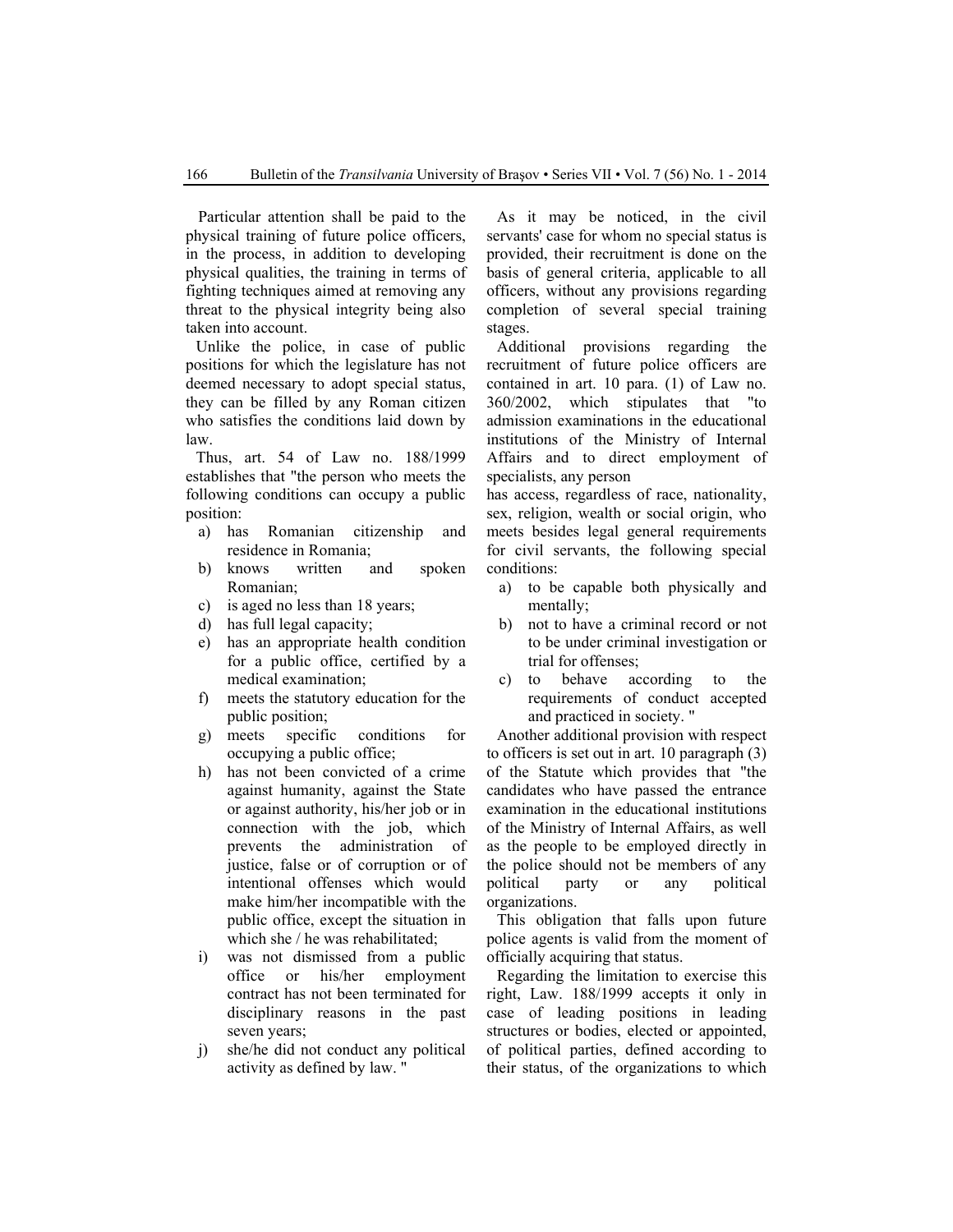the same legal status is applicable as to the political parties or foundations or associations which are attached to political parties (art. 44 paragraph (1)).

Exercising the right to be part of a political party is prohibited to high public officials.

Thus, in art. 44 paragraph (2) it is stated that "public officials are not allowed to join political parties, organizations to which the same legal status as political parties is applicable, foundations or associations which are attached to political parties."

According to art. 21 of the Police Regulations "the graduates of specialized institutions of the Ministry of Internal Affairs shall be granted professional degrees and are employed in police structures with training periods" paragraph (1).

These training periods are of 6 months for police agents and of 1 year for police officers. Similar regulations are also provided within Law no. 188/1999, in which, at art. 60 paragraph(1), it is provided that "the purpose of the training period is to verify the professional skills in carrying out attributions and responsibilities of a public position, the practical training of junior civil servants and their knowledge of the specificity of public administration as well as its requirements", in paragraph (2) showing that the "probation period is of 12 months for rank I executive civil servants, of 8 months for rank II and of 6 months for those of rank III".

#### **4. Legal special status of the police officers**

In terms of the moment when the future police agents take the oath, it occurs when the first professional degree is awarded (art. 23 par.1), unlike the provisions included in art. 62 paragraph (6) of the Statute of civil servants, which states that *"when joining the civil service, the civil servant takes an oath of allegiance within 3 days of the issuing of the final appointment in the public office."*

Regarding these provisions, we appreciate that by setting the exact time for taking the oath by the future police agents, various contingencies that might arise within the 3 days provided in the Police Regulations are avoided.

Thus, in the legal reference books, the issue of the legal consequences that the failure to take the oath required by the law produces was brought forward by the civil servant upon whose responsibility this falls.

The practice has made a distinction between the situation of failure to take an oath by the civil servant as a result of culpable conduct of the public authority or institution which is responsible for the organization of the ceremony, on the one hand, and the situation in which the oath is not taken because the public servant refuses to honour this obligation, on the other hand.

Since the interwar period, the jurisprudence [2] in our country established that in case the civil servant has not taken the oath when taking-over the position, she /he will not lose the previously acquired professional quality if the public authority does not prove that they summoned the person in question to take the oath and she / he refused to comply with this invitation.

According to art. 62 paragraph (7) the third sentence of the Statute of civil servants posits that "the obligation to organize the taking of the oath belongs to the person who has the legal power of appointment ".

So, if the public authority in whose structure the civil servant in question was appointed fails to organize the attestation, s/he will not be able to issue the legitimate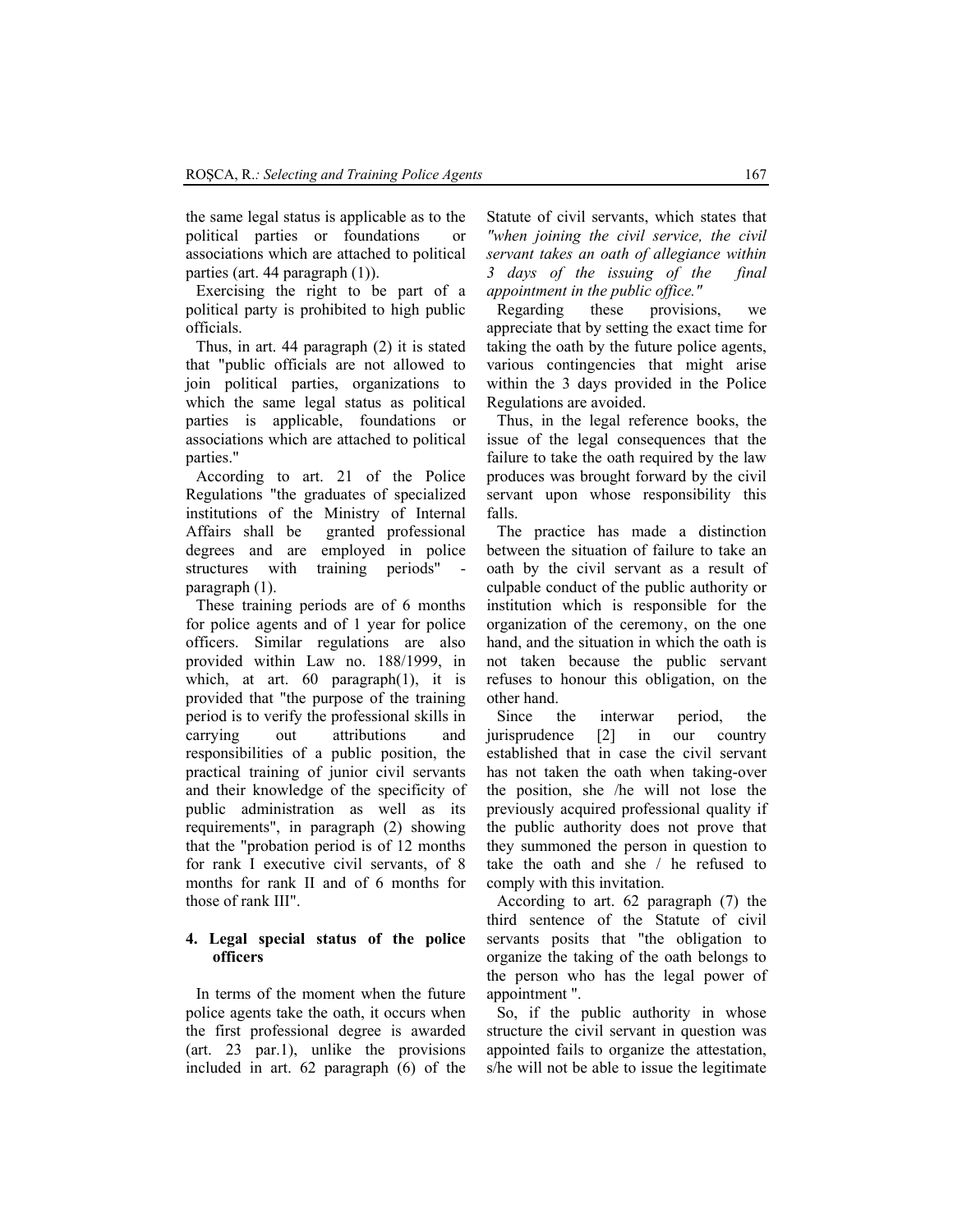act of dismissal of the above named, even if the civil servant concerned has not warned the respective public authority where she / he carries out his/her activity.

Concerning the moment of attestation, the law provides another distinction between the police agent as civil servant with a special status, on the one hand and the public official subjected to the common law, on the other hand.

Thus, in the latter professional category, the obligation to take the oath is incumbent only upon the definitive civil servant and not upon the beginner.

According to art. 62 paragraph (6) of the Statute of civil servants, the oath shall be taken "within three days from the issuing of the final appointment to the public office."

This situation may be objectionable, especially as the law makes no distinction between the junior civil servant and the permanent public servant and the junior civil servant is appointed unilaterally through an administrative act, thus being given a mandate, under which the invested is called upon to perform a set of tasks, making use of the assigned public power and its associated attributes.

With respect to police agents, this situation is avoided, according to the text of art. 23 para. (1) of the Police-workers Regulations "in granting the first professional degree, the graduate or the police agent employed directly takes the oath before the head of the educational institution or the chief of Police and in the presence of two police agents."

A similar situation is also provisioned for judges. Thus, according to art. 34 of Law no. 304/2004 on the statute of judges and prosecutors, "before starting to profess, judges and prosecutors take the following oath:" *I swear to respect the Constitution and the laws of the country, to defend the rights and freedoms of the individual, to*  *fulfill my duties with honour, conscience and without bias. So help me God*".

The reference to divinity in the oath formula changes according to the religious belief of judges and prosecutors and is optional."

Another difference between the police agents and other categories of civil servants without having special statute is provided for in art. 23.

In this regard, the text of paragraph (4) states "the oath of allegiance is signed by the graduate or the police agent employed directly and, where appropriate, by the head of the educational institution or the Head of Police and the police assistants", while paragraph 5 shows that the "oath of allegiance is countersigned by the Minister of Internal Affairs (...)".

Regarding this point, Law no. 188/1999 Art. 62 paragraph (7) states that "the taking of the oath provided in paragraph (6) shall be documented. Refusal to take the oath shall be reduced to writing and shall entail the cancellation of the administrative act of appointment in the public office. The obligation to organize the oath belongs to the person with legal competence to appoint. "

Regarding the issue of taking the oath by the future civil servants, in the case of police agents, an additional provision is inserted.

Thus, art. 23 para. (6) of the Policeworkers Regulations provides that "signing the oath of allegiance entails the implicit consent of the police agent to have his/her loyalty and professional integrity tested by conducting special verifications in compliance with the law."

This activity is regulated by Order no. 256/2011 on the procedure for testing the integrity of the staff of the Ministry of Administration and Interior [3] .

The competent structure in carrying out these tests is the National Anticorruption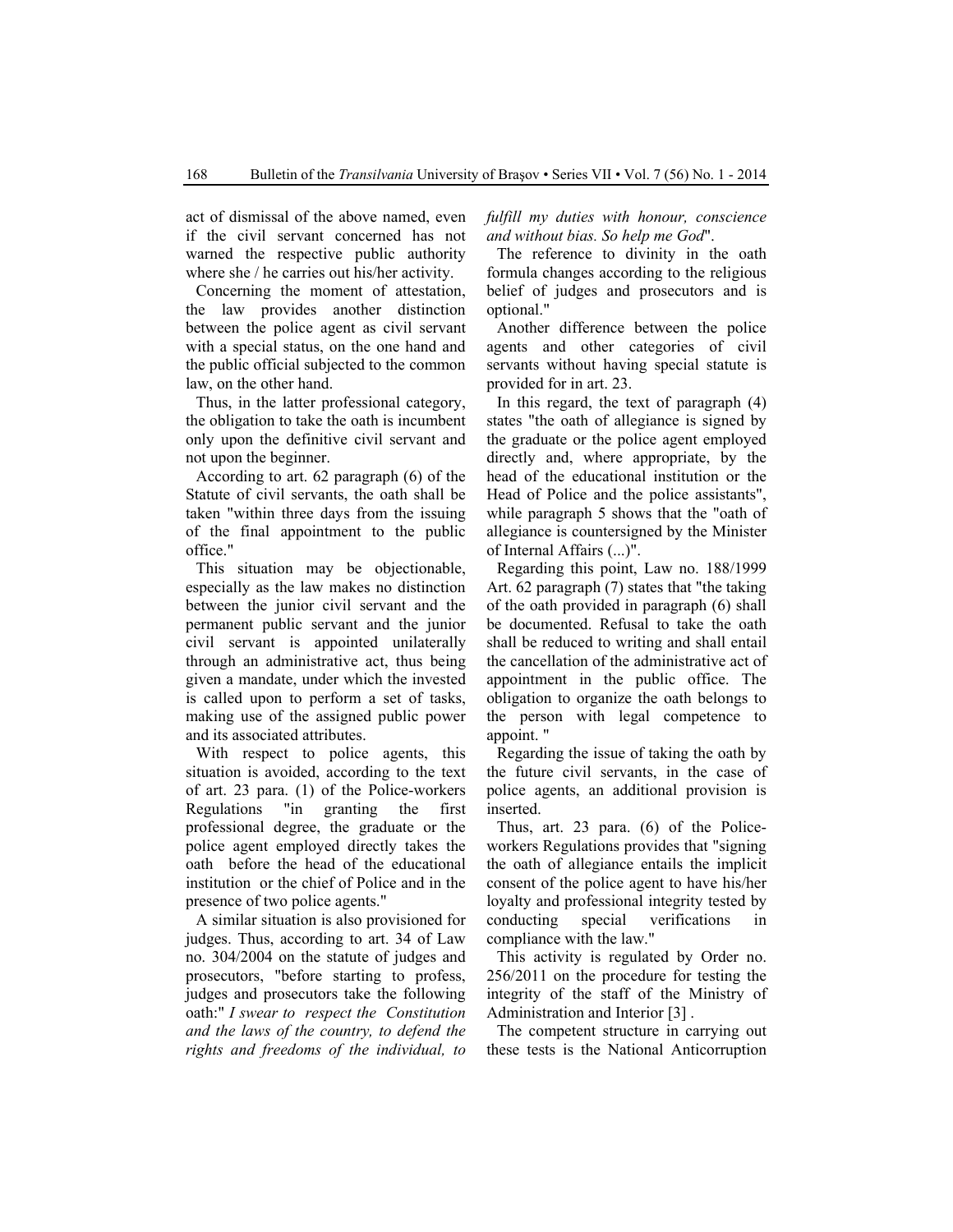Directorate of the Ministry of Internal Affairs.

According to art. 5, 'the test will be conducted in observance of human rights and fundamental freedoms, human and professional dignity of the subjects undergoing testing "- paragraph (1).

Further, it provides that "in the testing activity, it is prohibited to instigate the person tested to commit offenses with a criminal and/or disciplinary character" para. (3).

The issue of professional integrity testing is regulated in the contents of Emergency Ordinance no.30 of 25 April 2007 on the organization and functioning of the Ministry of Internal Affairs, where, in art. $17<sup>1</sup>$  paragraph. (2) it is stated that "testing the professional integrity is performed by the National Anticorruption Directorate and is a method of identification, assessment and elimination of vulnerabilities and risks that determine the personnel of the Ministry of Administration and Interior to commit acts of corruption, involving the creation of virtual situations similar to those faced by staff in the line of duty, evidenced by covert operations, influenced by their behavior in order to establish the reaction and the behaviour adopted " [1] .

Considering the provisions of the legal text above, we consider that, given the virtual nature in which the tests simulated by National Anticorruption Directorate are conducted, their results cannot have consequences that could damage in any way the social values protected by criminalizing corruption offenses.

Therefore, even in the hypothetical situation where the person tested would request or receive money from the National Anticorruption Directorate testator, his / her act cannot meet the elements of a corruption offense.

Given the increased difficulty in identifying and proving corruption of Romanian Police officials, particularly with regard to the other categories in the Ministry of Internal Affairs in general, as well as the ambiguous legislation, I consider that by including the infringement of the obligation regarding the fidelity and integrity of the Ministry of Internal Affairs' employees (revealed by means of the integrity tests conducted by the National Anticorruption Directorate in compliance with a rigorous test procedure, designed to provide guarantees against all forms of arbitrariness) among the causes that trigger the unilateral termination of labour relations with the organization, the purpose for which this document was adopted could be achieved.

The Ministry of Internal Affairs could also include, as a distinct criterion for acquiring the status of employee, the one regarding the lack of any history concerning lack of integrity or fidelity manifested in performing one's duties in activities within the public institutions or authorities.

## **References**

- 1. Apostol Tofan, D.: *Drept administrative* (*Administrative Law*). Bucureşti. Editura All Beck, 2003.
- 2. Auby, J.M., Ader, R.D.: *Droit administrative*. Paris. Precis Dalloz, 1986.
- 3. Dupuis, G., Guedon, Y.: *Institutions administratives, Droit administrative*, 2ème édition Paris. Editeur Armand Collin, 1988.
- 4. \*\*\* *Legea nr. 360/2002 privind Statutul poliţistului* (*Law no. 360/2002 on the police Statute*) published in Monitorul Oficial nr. 440 of 24 June 2002.
- 5. \*\*\* *Legea nr. 62/2011 privind dialogul social* (*Law no. 62/2011 on social dialogue*) published in Monitorul Oficial nr. 322 of 10 May 2011.